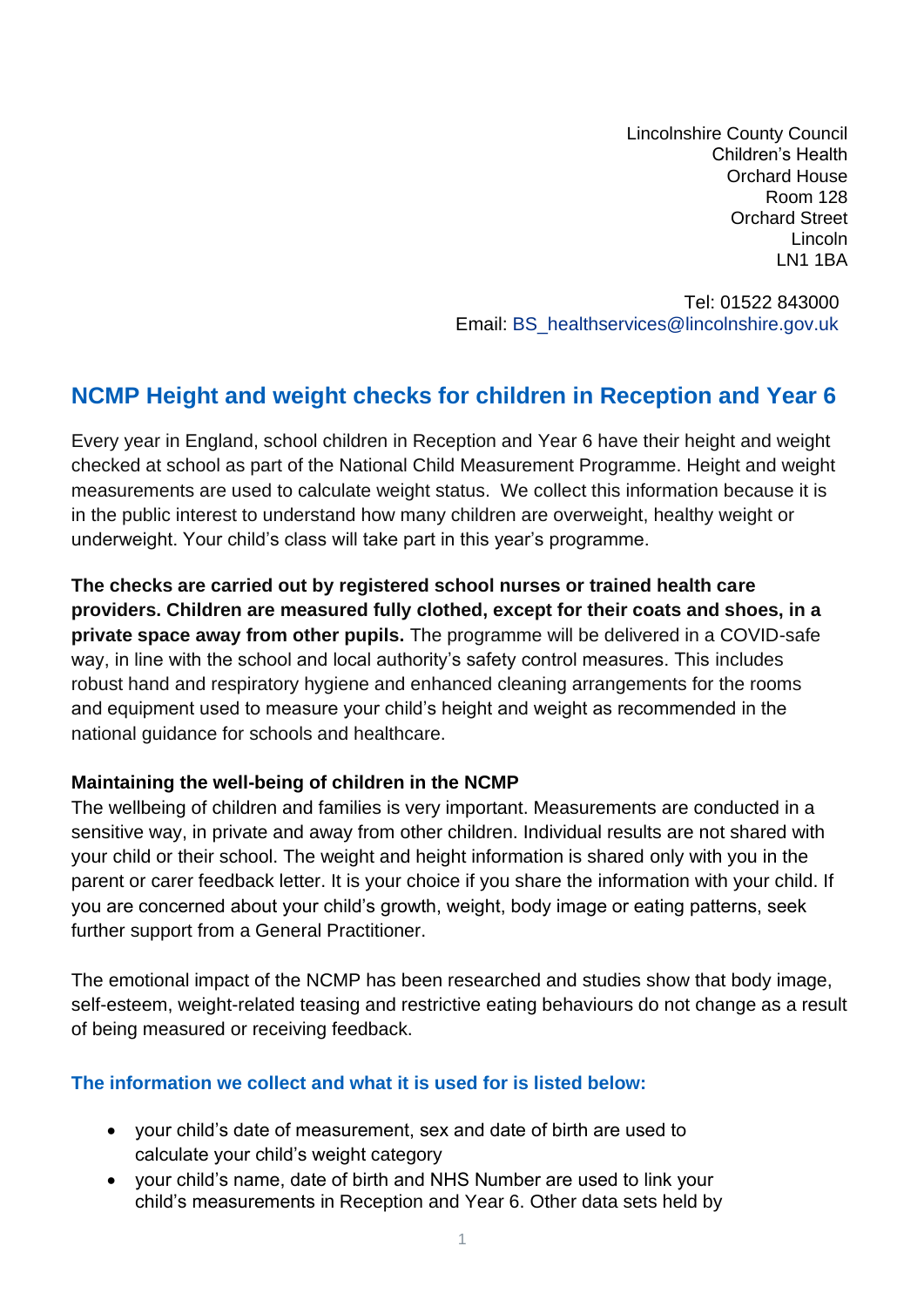NHS Digital and Department of Health and Social Care may also be linked as this would let us add information from health and education records, where lawful to do so, to understand how and why the weight of children is changing, and how this affects children's health and education and how we can improve the care children receive. This includes your child's health data relating to:

- their birth, hospital care (including time in hospital and out-patient appointments and diagnosis of medical conditions)
- mental health
- social care
- primary care includes all healthcare outside of hospital such as GP and dental appointments,
- public health including data relating to preventing ill health such as immunisation records
- records for when and the reason why people pass away
- medical conditions such as cancer, diabetes
- health, lifestyle and wellbeing surveys that your child has participated in
- your child's ethnicity and address are used to help understand some of the reasons for the difference and changes in child weight across England
- your address is required to send you your child's feedback letter. This will include your child's measurements together with information about healthy eating, being active and related activities.
- your email address and telephone number are required as we will email your child's feedback letter by email.

# **All the data collected is also used for improving health, care and services through research and planning.**

**All this information is treated confidentially and held securely. No individual measurements will be given to school staff or other children.**

# **How the data is used**

The information collected from all schools in the area will be gathered together and held securely by Lincolnshire County Council.

All the information collected about your child will be sent by us to NHS Digital. NHS Digital is responsible for collecting data and information about health and care so that this can be used to monitor and improve the care provided to people across England.

The information collected about your child will also be shared by NHS Digital with Public Health England but in a de-personalised form only. This means Public Health England will not be able to identify your child. Public Health England is responsible for working to protect and improve the nation's health.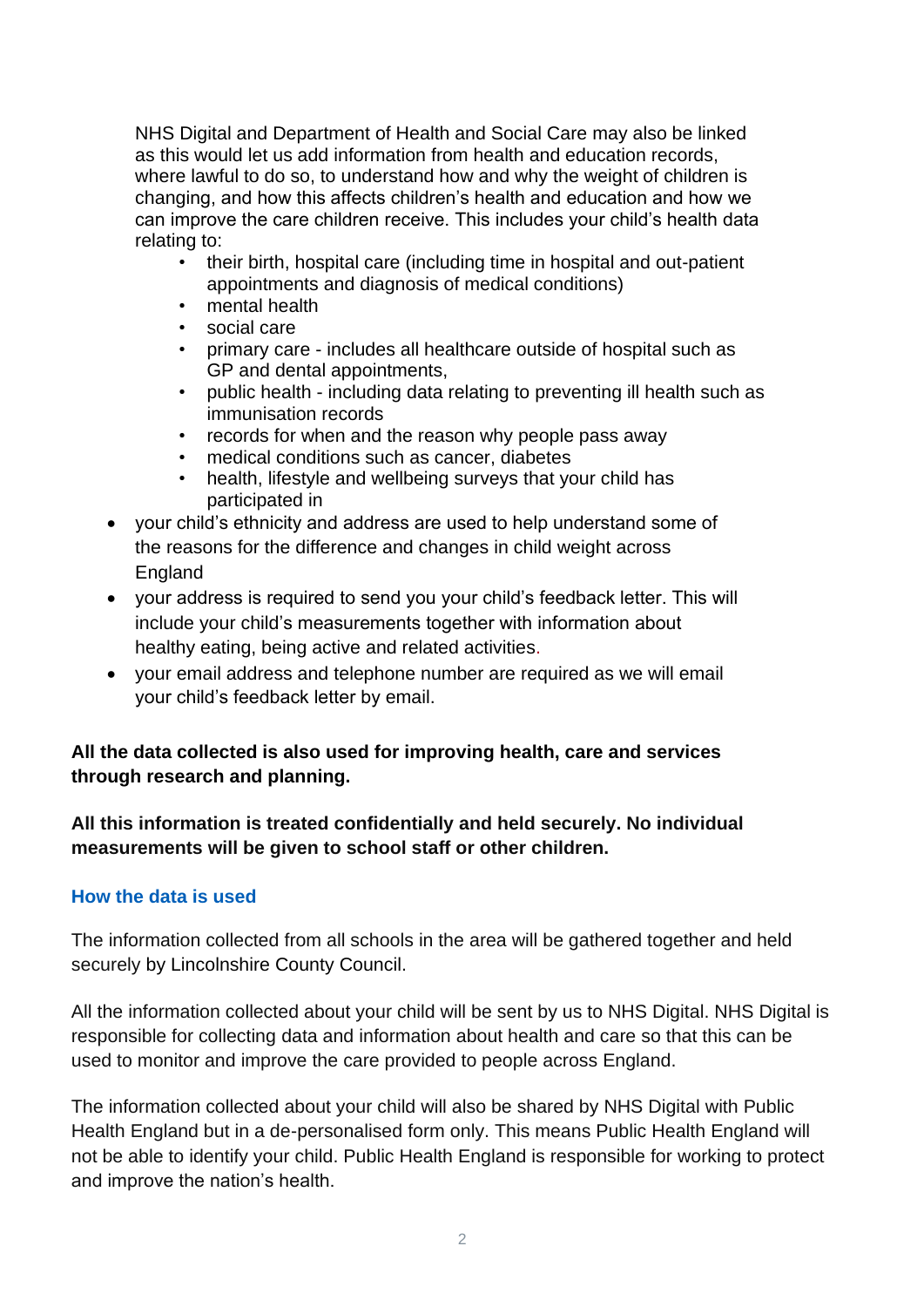Both NHS Digital and Public Health England will use the information from the National Child Measurement Programme to better understand numbers and trends in child weight and body mass index (BMI). This helps with the planning of services to support healthy lifestyles in your area. No information will ever be published by NHS Digital or Public Health England that identifies your child.

De-personalised information from the National Child Measurement Programme may also be shared by NHS Digital with other organisations, such as universities. This is to help improve health, care and services through research and planning. This information cannot be used to identify your child, and NHS Digital only ever shares information for research with the approval of an independent group of experts.

### **Withdrawing your child from the National Child Measurement Programme**

If you are happy for your child to be measured, you do not need to do anything. If you do not want your child's height and weight to be checked, or your child has a medical condition that affects their height or weight please email [BS\\_healthservices@lincolnshire.gov.uk](mailto:BS_healthservices@lincolnshire.gov.uk) or call 01522 843000 before **3 rd December 2021**; please tell us your name, the name of your child and which school they attend.

Children will not be made to take part on the day if they do not want to.

### **Further information**

**Further information about the National Child Measurement Programme can be found at [https://www.nhs.uk/live-well/healthy-weight/national-child-measurement-programme](https://www.nhs.uk/live-well/healthy-weight/national-child-measurement-programme/)**

Information and fun ideas to help your kids stay healthy can be found at <https://www.nhs.uk/change4life>

Information about how we Lincolnshire County Council collect and use information can be found at<https://www.lincolnshire.gov.uk/directory-record/62069/information-management>

Information about how NHS Digital and Public Health England collect and use information can be found at [https://digital.nhs.uk/about-nhs-digital/our-work/keeping-patient-data](https://digital.nhs.uk/about-nhs-digital/our-work/keeping-patient-data-safe/how-we-look-after-your-health-and-care-information)[safe/how-we-look-after-your-health-and-care-information](https://digital.nhs.uk/about-nhs-digital/our-work/keeping-patient-data-safe/how-we-look-after-your-health-and-care-information) and [https://www.gov.uk/government/organisations/public-health-england/about/personal](https://www.gov.uk/government/organisations/public-health-england/about/personal-information-charter)[information-charter](https://www.gov.uk/government/organisations/public-health-england/about/personal-information-charter)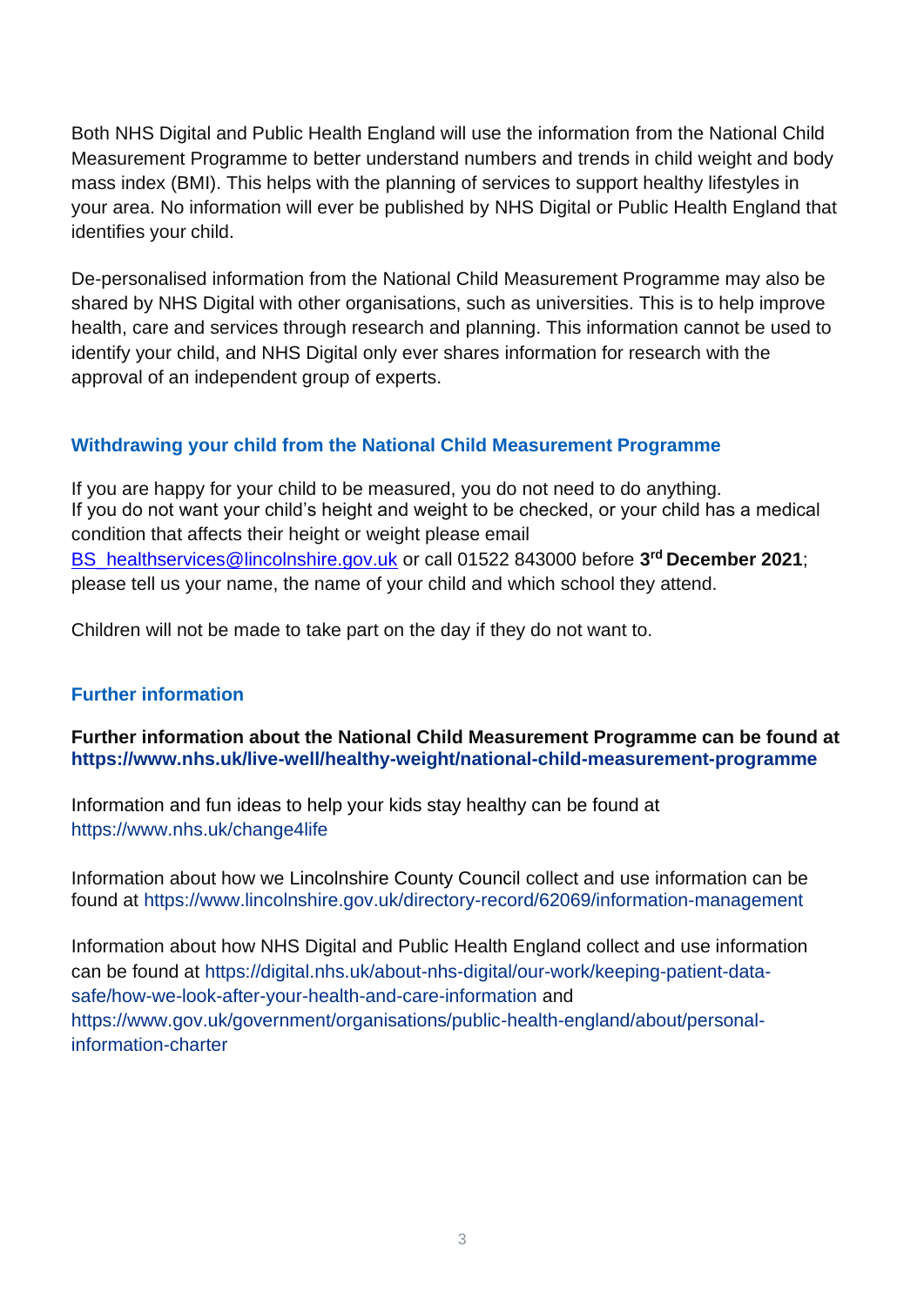Information about the organisations NHS Digital has shared information from the National Child Measurement Programme can be found at [https://digital.nhs.uk/services/national-child](https://digital.nhs.uk/services/national-child-measurement-programme/)[measurement-programme](https://digital.nhs.uk/services/national-child-measurement-programme/)

Yours faithfully,

plant.

Derek Ward<br>
Director of Public Health<br>
Director of Chile

+ Sandy

Director of Children's Service